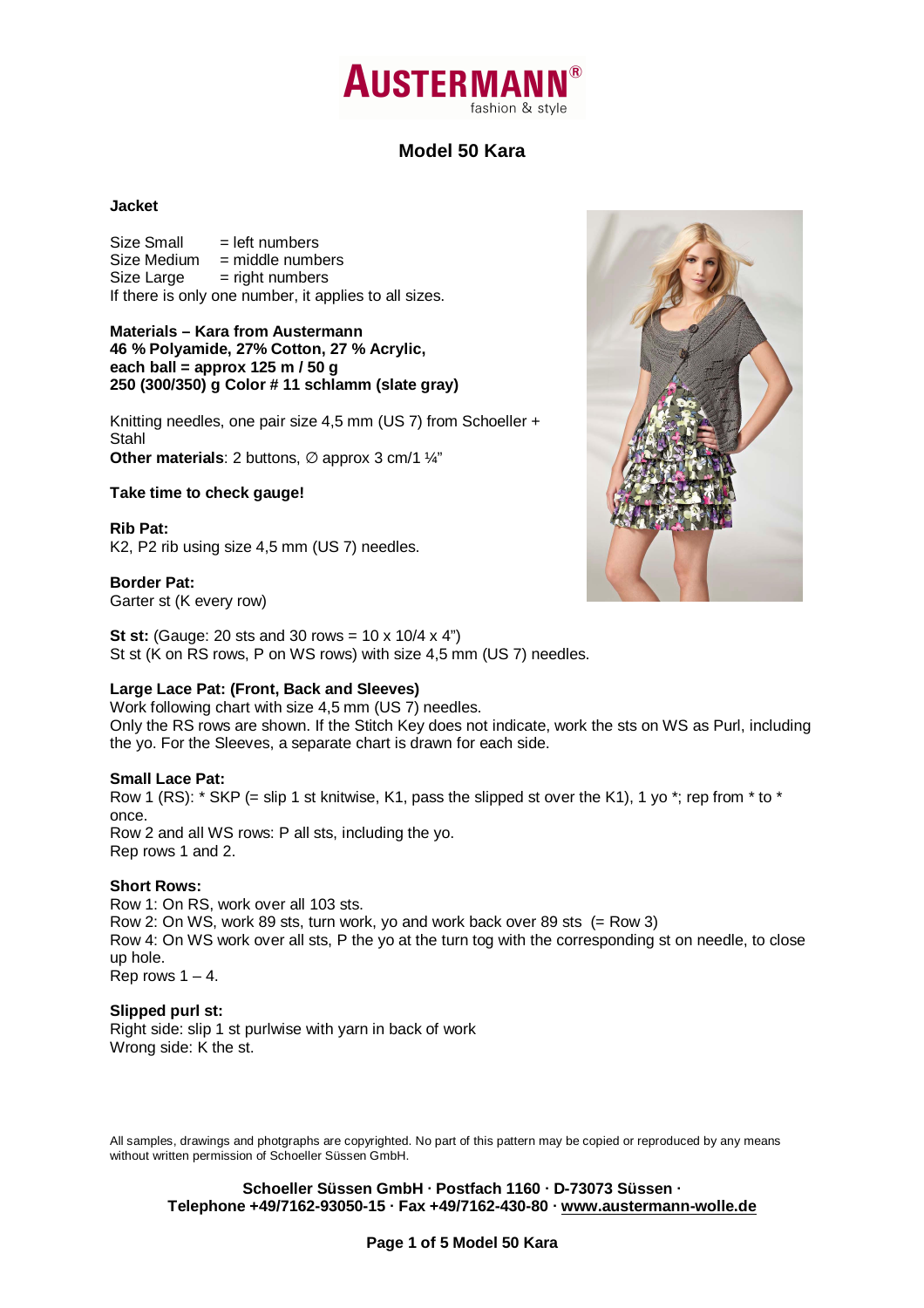## **AUSTERMAL** fashion & style

### **Instructions:**

### **This Model is worked horizontally in one piece. Begin at the Right Front edge.**

Cast on 103 sts and work next row on WS as foll: 1 selvage st, 88 sts Rib pat (beg with P2, K2 …), P13, 1 selvage st.

Cont in pats as established for  $7$  rows. On the 8th row  $(= RS)$  work 3 buttonholes as foll: work 3 sts, bind off 3 sts, work 4 sts, bind off 3 sts, work 9 sts, bind off 3 sts, work to end. On the next row, cast on 3 sts over each set of bound-off sts.

At the same time, after 12 rows from beg, beg short rows.

After 15 rows have been worked in Rib pat, work the sts on the next RS row as foll: 1 selvage st, K13 sts, P1, K4, 1 slipped P st, 3 sts garter st, 4 sts small Lace Pat, 2 sts garter st, 1 slipped P st, K 65, 8 sts garter st. Cont in pats as established for 8 (10/12) rows.

Then over the 65 K sts, work in chart pat for Front as foll: K8, work from  $A - B$  once, from  $B - C$  5 times, from  $C - D$  once, K4 (cont rem sts = 30 sts in pats and shorts row as established). Cont in this way for 30 rows. Then work 7 (11/15) rows in St st over the 65 sts. Now the "right side seam" is reached.

Then work 1 WS row as foll: 8 sts garter st, 37 (35/33) sts garter st, P4 (= 49 (47/45) sts). Place these 49 (47/45) sts on a holder. Then P the next 24 (26/28) sts and cont the rem sts (= 30 sts) in pat and short rows. On RS rows, work over these 24 (26/28) sts in chart pat for Sleeves.

After 76 (84/92) rows, the Sleeve is complete. Then work over the 49 (47/45) sts on holder. Work over the 37 (35/33) sts for Sleeve, beg with 1 garter ridge (= 2 K rows). Work the rem sts in St st.

After 10 (16/22) rows have been worked in St st, work the last sts in garter st for border and then beg the chart for Back as foll: K8, 48 sts in chart for Back, K9. After the chart rows have been worked, cont the Back sts in St st for 10 (16/22) rows. Now the "left side seam" is reached. Cont to work same as the "right side seam". Work the Left Sleeves same as the Right Sleeve, foll the chart. Then work 8 (12/16) rows in St st and end working the chart for Left Front. Work 8 (10/12) rows in St st and work the front band in Rib pat (14 sts in St st and 89 sts in Rib Pat). When 3 rows in Rib pat have been worked, discontinue the short row. Work Nach 15 rows in Rib Pat, then bind off sts loosely. **Finishing:** 

Block piece to measurements. Fold the neckband in half to inside, so that the first and  $2^{nd}$  buttonholes lay on top of each other and sew in place. Sew on the 2 buttons as foll: the top button at approx 11 cm/4  $\frac{1}{2}$ " and the 2<sup>nd</sup> button at approx 7 cm/2  $\frac{3}{4}$ " below the 1<sup>st</sup> one. The front edges fall open on a diagonal (see photo).



All samples, drawings and photgraphs are copyrighted. No part of this pattern may be copied or reproduced by any means without written permission of Schoeller Süssen GmbH.

#### **Schoeller Süssen GmbH · Postfach 1160 · D-73073 Süssen · Telephone +49/7162-93050-15 · Fax +49/7162-430-80 · www.austermann-wolle.de**

### **Page 2 of 5 Model 50 Kara**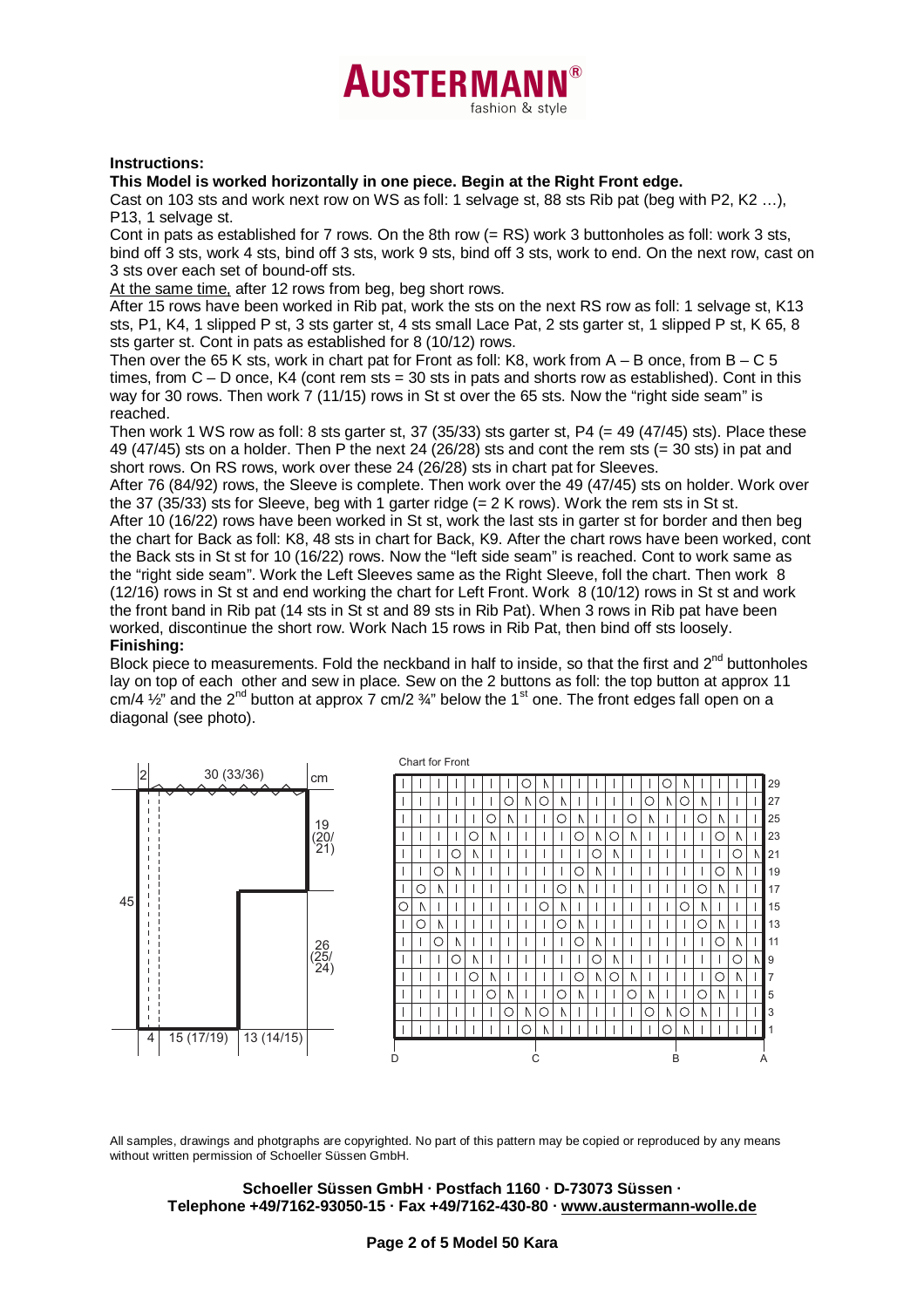

fashion & style

| О<br>O<br>O<br>O<br>$\circ$<br>$\circ$<br>$\circ$<br>$\circ$<br>$\circ$<br>О<br>N<br>A<br>Λ<br>Λ<br>$\circ$<br>O<br>O<br>C<br>О<br>О<br>Ν<br>Λ<br>Λ<br>Λ<br>Λ<br>Λ<br>$\circ$<br>$\circ$<br>Ō<br>$\circ$<br>$\circ$<br>$\circ$<br>$\mathbb N$<br>$\circ$<br>Ν<br>Λ<br>О<br>Λ<br>Λ<br>Λ<br>Λ<br>Ν<br>$\circ$<br>$\circ$<br>$\circ$<br>$\circ$<br>$\circ$<br>$\circ$<br>O<br>$\mathbb N$<br>$\circ$<br>O<br>Λ<br>Λ<br>Λ<br>A<br>Λ<br>$\sqrt{ }$<br>-1<br>A<br>Λ<br>O<br>O<br>O<br>О<br>O<br>O<br>Λ<br>О<br>Λ<br>Λ<br>Λ<br>Λ<br>Ν<br>A<br>$\circ$<br>О<br>O<br>О<br>О<br>O<br>$\circ$<br>N<br>N<br>Λ<br>A.<br>Ν<br>$\circ$<br>$\circ$<br>$\circ$<br>O<br>О<br>$\mathbb N$<br>A<br>Λ<br>Δ<br>N<br>$\circ$<br>$\circ$<br>O<br>$\circ$<br>$\circ$<br>$\Delta$<br>O<br>О<br>О<br>N<br>Λ<br>Λ<br>Λ<br>A<br>Λ<br>J.<br>$\circ$<br>О<br>$\circ$<br>$\circ$<br>О<br>Ο<br>Ν<br>Λ<br>Λ<br>O<br>N<br>N<br>$\mathbb{N}$<br>Λ<br>O<br>O<br>O<br>O<br>O<br>O<br>О<br>Λ<br>Λ<br>Λ<br>Λ<br>Λ<br>Λ<br>Λ<br>$\circ$<br>$\circ$<br>O<br>$\circ$<br>O<br>O<br>$\circ$<br>Λ<br>Λ<br>Λ<br>Λ<br>Λ<br>J.<br>Λ<br>$\circ$<br>$\circ$<br>О<br>O<br>О<br>Λ<br>Λ<br>Λ<br>Λ<br>Λ<br>O<br>O<br>О<br>О<br>O<br>О<br>О<br>Λ<br>Λ<br>Λ<br>Λ<br>Δ<br>Λ<br>Ν<br>$\circ$<br>О<br>O<br>$\mathbb N$<br>Ν<br>$\circ$<br>O<br>O<br>O<br>Λ<br>O<br>O<br>Λ<br>Λ<br>Λ<br>Λ<br>Λ<br>$\circ$<br>$\circ$<br>O<br>O<br>$\circ$<br>O<br>A<br>O<br>$\mathbb N$<br>Ν<br>О<br>$\mathbb N$<br>Λ<br>О<br>О<br>О<br>Λ<br>Λ<br>Ν<br>Λ<br>Ν<br>A<br>O<br>$\circ$<br>Ο<br>O<br>O<br>O<br>O<br>O<br>O<br>Λ<br>О<br>N<br>Λ<br>N<br>Λ<br>$\mathcal{N}$<br>-1<br>A<br>Λ<br>N<br>$\circ$<br>$\circ$<br>$\circ$<br>$\circ$<br>$\circ$<br>O<br>Λ<br>$\circ$<br>$\mathbb N$<br>$\circ$<br>O<br>$\mathbb N$<br>Ν<br>Ν<br>A<br>О<br>Λ<br>Ν<br>Λ<br>$\Lambda$<br>$\circ$<br>O<br>$\circ$<br>$\circ$<br>$\circ$<br>O<br>$\circ$<br>$\circ$<br>Λ<br>$\mathbb N$<br>О<br>O<br>$\mathbb N$<br>Ν<br>N<br>ı<br>Λ<br>$\Delta$<br>Λ<br>$\Lambda$<br>Λ<br>O<br>$\circ$<br>Λ<br>$\circ$<br>O<br>O<br>О<br>O<br>$\circ$<br>O<br>N<br>O<br>Λ<br>Λ<br>O<br>O<br>Λ<br>Ν<br>Ν<br>A<br>Λ<br>N<br>Λ<br>Λ<br>O<br>$\circ$<br>$\circ$<br>O<br>О<br>$\circ$<br>Λ<br>Λ<br>Λ<br>Λ<br>О<br>О<br>Λ<br>Λ<br>O<br>Ν<br>О<br>Δ<br>$\lambda$<br>$\circ$<br>$\circ$<br>$\circ$<br>$\circ$<br>$\circ$<br>Λ<br>$\circ$<br>О<br>O<br>О<br>Λ<br>O<br>$\mathbb N$<br>Λ<br>Λ<br>Λ<br>$\Lambda$<br>A<br>Ν<br>$\mathbf{I}$<br>Λ<br>O<br>$\circ$<br>O<br>О<br>$\circ$<br>$\lambda$<br>O<br>O<br>О<br>Λ<br>О<br>Ν<br>Ν<br>O<br>$\mathcal{N}$<br>Λ<br>$\mathbb N$<br>Λ<br>Ν<br>$\circ$<br>$\circ$<br>$\circ$<br>$\circ$<br>$\circ$<br>Ν<br>O<br>О<br>O<br>O<br>$\circ$<br>O<br>$\mathbb N$<br>Ν<br>Λ<br>$\mathbb N$<br>N<br>Λ<br>Ν<br>Λ<br>Λ<br>Ν<br>$\circ$<br>$\circ$<br>O<br>$\mathbb N$<br>Λ<br>O<br>O<br>O<br>O<br>$\circ$<br>O<br>N<br>Λ<br>$\lambda$<br>Λ<br>$\Lambda$<br>Ν<br>Ν<br>$\circ$<br>$\circ$<br>О<br>$\circ$<br>O<br>O<br>$\mathbb N$<br>Λ<br>$\sqrt{ }$<br>О<br>Λ<br>Λ<br>Λ<br>Λ<br>O<br>О<br>O<br>О<br>$\mathbf{I}$<br>О<br>A<br>Ν<br>Λ<br>Λ<br>Λ<br>O<br>O<br>О<br>О<br>O<br>О<br>Ν<br>Λ<br>О<br>Λ<br>Λ<br>Ν<br>$\circ$<br>$\circ$<br>О<br>О<br>$\circ$<br>$\mathbb N$<br>O<br>O<br>$\mathbb N$<br>Λ<br>Λ<br>A<br>Λ<br>Λ<br>Ο<br>O<br>O<br>O<br>O<br>Ν<br>О<br>$\mathbb N$<br>O<br>Λ<br>Λ<br>Ν<br>Λ<br>Λ<br>$\circ$<br>$\circ$<br>$\circ$<br>O<br>О<br>О<br>$\circ$<br>Ν<br>Ν<br>Ν<br>$\mathbb N$<br>V<br>Ν<br>10<br>$\circ$<br>$\circ$<br>$\circ$<br>N<br>O<br>$\mathbb N$<br>$\mathbb N$<br>$\Lambda$<br>H<br>N<br>O<br>$\circ$<br>O<br>O<br>$\circ$<br>$\circ$<br>N<br>Λ<br>Λ<br>Λ<br>О<br>Λ<br>Ν<br>О<br>$\circ$<br>O<br>О<br>O<br>О<br>$\mathbb N$<br>$\circ$<br>O<br>Λ<br>Ν<br>Δ<br>Λ<br>Ν<br>N<br>Λ<br>O<br>O<br>O<br>O<br>O<br>O<br>O<br>Ω<br>Λ<br>Λ<br>Λ<br>О<br>Λ<br>Λ<br>$\mathcal{N}$<br>Λ<br>Λ<br>$\circ$<br>$\circ$<br>O<br>Λ<br>O<br>O<br>$\circ$<br>$\circ$<br>O<br>Ν<br>$\mathbb N$<br>Λ<br>Λ<br>Λ<br>Λ<br>Ν<br>O<br>$\circ$<br>O<br>$\circ$<br>О<br>$\circ$<br>Λ<br>A<br>1<br>Λ<br>Λ<br>A<br>N | Chart for Back |  |  |   |   |  |  |  |  |  |  |         |   |         |   |  |  |  |  |  |  |  |  |   |             |   |   |  |  |  |  |  |         |   |  |   |                |
|-----------------------------------------------------------------------------------------------------------------------------------------------------------------------------------------------------------------------------------------------------------------------------------------------------------------------------------------------------------------------------------------------------------------------------------------------------------------------------------------------------------------------------------------------------------------------------------------------------------------------------------------------------------------------------------------------------------------------------------------------------------------------------------------------------------------------------------------------------------------------------------------------------------------------------------------------------------------------------------------------------------------------------------------------------------------------------------------------------------------------------------------------------------------------------------------------------------------------------------------------------------------------------------------------------------------------------------------------------------------------------------------------------------------------------------------------------------------------------------------------------------------------------------------------------------------------------------------------------------------------------------------------------------------------------------------------------------------------------------------------------------------------------------------------------------------------------------------------------------------------------------------------------------------------------------------------------------------------------------------------------------------------------------------------------------------------------------------------------------------------------------------------------------------------------------------------------------------------------------------------------------------------------------------------------------------------------------------------------------------------------------------------------------------------------------------------------------------------------------------------------------------------------------------------------------------------------------------------------------------------------------------------------------------------------------------------------------------------------------------------------------------------------------------------------------------------------------------------------------------------------------------------------------------------------------------------------------------------------------------------------------------------------------------------------------------------------------------------------------------------------------------------------------------------------------------------------------------------------------------------------------------------------------------------------------------------------------------------------------------------------------------------------------------------------------------------------------------------------------------------------------------------------------------------------------------------------------------------------------------------------------------------------------------------------------------------------------------------------------------------------------------------------------------------------------------------------------------------------------------------------------------------------------------------------------------------------------------------------------------------------------------------|----------------|--|--|---|---|--|--|--|--|--|--|---------|---|---------|---|--|--|--|--|--|--|--|--|---|-------------|---|---|--|--|--|--|--|---------|---|--|---|----------------|
|                                                                                                                                                                                                                                                                                                                                                                                                                                                                                                                                                                                                                                                                                                                                                                                                                                                                                                                                                                                                                                                                                                                                                                                                                                                                                                                                                                                                                                                                                                                                                                                                                                                                                                                                                                                                                                                                                                                                                                                                                                                                                                                                                                                                                                                                                                                                                                                                                                                                                                                                                                                                                                                                                                                                                                                                                                                                                                                                                                                                                                                                                                                                                                                                                                                                                                                                                                                                                                                                                                                                                                                                                                                                                                                                                                                                                                                                                                                                                                                                                       |                |  |  |   |   |  |  |  |  |  |  |         |   |         |   |  |  |  |  |  |  |  |  |   |             |   |   |  |  |  |  |  |         |   |  |   | 77             |
|                                                                                                                                                                                                                                                                                                                                                                                                                                                                                                                                                                                                                                                                                                                                                                                                                                                                                                                                                                                                                                                                                                                                                                                                                                                                                                                                                                                                                                                                                                                                                                                                                                                                                                                                                                                                                                                                                                                                                                                                                                                                                                                                                                                                                                                                                                                                                                                                                                                                                                                                                                                                                                                                                                                                                                                                                                                                                                                                                                                                                                                                                                                                                                                                                                                                                                                                                                                                                                                                                                                                                                                                                                                                                                                                                                                                                                                                                                                                                                                                                       |                |  |  |   |   |  |  |  |  |  |  |         |   |         |   |  |  |  |  |  |  |  |  |   |             |   |   |  |  |  |  |  |         |   |  |   | 75             |
|                                                                                                                                                                                                                                                                                                                                                                                                                                                                                                                                                                                                                                                                                                                                                                                                                                                                                                                                                                                                                                                                                                                                                                                                                                                                                                                                                                                                                                                                                                                                                                                                                                                                                                                                                                                                                                                                                                                                                                                                                                                                                                                                                                                                                                                                                                                                                                                                                                                                                                                                                                                                                                                                                                                                                                                                                                                                                                                                                                                                                                                                                                                                                                                                                                                                                                                                                                                                                                                                                                                                                                                                                                                                                                                                                                                                                                                                                                                                                                                                                       |                |  |  |   |   |  |  |  |  |  |  |         |   |         |   |  |  |  |  |  |  |  |  |   |             |   |   |  |  |  |  |  |         |   |  |   | 73             |
|                                                                                                                                                                                                                                                                                                                                                                                                                                                                                                                                                                                                                                                                                                                                                                                                                                                                                                                                                                                                                                                                                                                                                                                                                                                                                                                                                                                                                                                                                                                                                                                                                                                                                                                                                                                                                                                                                                                                                                                                                                                                                                                                                                                                                                                                                                                                                                                                                                                                                                                                                                                                                                                                                                                                                                                                                                                                                                                                                                                                                                                                                                                                                                                                                                                                                                                                                                                                                                                                                                                                                                                                                                                                                                                                                                                                                                                                                                                                                                                                                       |                |  |  |   |   |  |  |  |  |  |  |         |   |         |   |  |  |  |  |  |  |  |  |   |             |   |   |  |  |  |  |  |         |   |  |   | 71             |
|                                                                                                                                                                                                                                                                                                                                                                                                                                                                                                                                                                                                                                                                                                                                                                                                                                                                                                                                                                                                                                                                                                                                                                                                                                                                                                                                                                                                                                                                                                                                                                                                                                                                                                                                                                                                                                                                                                                                                                                                                                                                                                                                                                                                                                                                                                                                                                                                                                                                                                                                                                                                                                                                                                                                                                                                                                                                                                                                                                                                                                                                                                                                                                                                                                                                                                                                                                                                                                                                                                                                                                                                                                                                                                                                                                                                                                                                                                                                                                                                                       |                |  |  |   |   |  |  |  |  |  |  |         |   |         |   |  |  |  |  |  |  |  |  |   |             |   |   |  |  |  |  |  |         |   |  |   | 69             |
|                                                                                                                                                                                                                                                                                                                                                                                                                                                                                                                                                                                                                                                                                                                                                                                                                                                                                                                                                                                                                                                                                                                                                                                                                                                                                                                                                                                                                                                                                                                                                                                                                                                                                                                                                                                                                                                                                                                                                                                                                                                                                                                                                                                                                                                                                                                                                                                                                                                                                                                                                                                                                                                                                                                                                                                                                                                                                                                                                                                                                                                                                                                                                                                                                                                                                                                                                                                                                                                                                                                                                                                                                                                                                                                                                                                                                                                                                                                                                                                                                       |                |  |  |   |   |  |  |  |  |  |  |         |   |         |   |  |  |  |  |  |  |  |  |   |             |   |   |  |  |  |  |  |         |   |  |   | 67             |
|                                                                                                                                                                                                                                                                                                                                                                                                                                                                                                                                                                                                                                                                                                                                                                                                                                                                                                                                                                                                                                                                                                                                                                                                                                                                                                                                                                                                                                                                                                                                                                                                                                                                                                                                                                                                                                                                                                                                                                                                                                                                                                                                                                                                                                                                                                                                                                                                                                                                                                                                                                                                                                                                                                                                                                                                                                                                                                                                                                                                                                                                                                                                                                                                                                                                                                                                                                                                                                                                                                                                                                                                                                                                                                                                                                                                                                                                                                                                                                                                                       |                |  |  |   |   |  |  |  |  |  |  |         |   |         |   |  |  |  |  |  |  |  |  |   |             |   |   |  |  |  |  |  |         |   |  |   | 65             |
|                                                                                                                                                                                                                                                                                                                                                                                                                                                                                                                                                                                                                                                                                                                                                                                                                                                                                                                                                                                                                                                                                                                                                                                                                                                                                                                                                                                                                                                                                                                                                                                                                                                                                                                                                                                                                                                                                                                                                                                                                                                                                                                                                                                                                                                                                                                                                                                                                                                                                                                                                                                                                                                                                                                                                                                                                                                                                                                                                                                                                                                                                                                                                                                                                                                                                                                                                                                                                                                                                                                                                                                                                                                                                                                                                                                                                                                                                                                                                                                                                       |                |  |  |   |   |  |  |  |  |  |  |         |   |         |   |  |  |  |  |  |  |  |  |   |             |   |   |  |  |  |  |  |         |   |  |   | 63             |
|                                                                                                                                                                                                                                                                                                                                                                                                                                                                                                                                                                                                                                                                                                                                                                                                                                                                                                                                                                                                                                                                                                                                                                                                                                                                                                                                                                                                                                                                                                                                                                                                                                                                                                                                                                                                                                                                                                                                                                                                                                                                                                                                                                                                                                                                                                                                                                                                                                                                                                                                                                                                                                                                                                                                                                                                                                                                                                                                                                                                                                                                                                                                                                                                                                                                                                                                                                                                                                                                                                                                                                                                                                                                                                                                                                                                                                                                                                                                                                                                                       |                |  |  |   |   |  |  |  |  |  |  |         |   |         |   |  |  |  |  |  |  |  |  |   |             |   |   |  |  |  |  |  |         |   |  |   | 61             |
|                                                                                                                                                                                                                                                                                                                                                                                                                                                                                                                                                                                                                                                                                                                                                                                                                                                                                                                                                                                                                                                                                                                                                                                                                                                                                                                                                                                                                                                                                                                                                                                                                                                                                                                                                                                                                                                                                                                                                                                                                                                                                                                                                                                                                                                                                                                                                                                                                                                                                                                                                                                                                                                                                                                                                                                                                                                                                                                                                                                                                                                                                                                                                                                                                                                                                                                                                                                                                                                                                                                                                                                                                                                                                                                                                                                                                                                                                                                                                                                                                       |                |  |  |   |   |  |  |  |  |  |  |         |   |         |   |  |  |  |  |  |  |  |  |   |             |   |   |  |  |  |  |  |         |   |  |   | 59             |
|                                                                                                                                                                                                                                                                                                                                                                                                                                                                                                                                                                                                                                                                                                                                                                                                                                                                                                                                                                                                                                                                                                                                                                                                                                                                                                                                                                                                                                                                                                                                                                                                                                                                                                                                                                                                                                                                                                                                                                                                                                                                                                                                                                                                                                                                                                                                                                                                                                                                                                                                                                                                                                                                                                                                                                                                                                                                                                                                                                                                                                                                                                                                                                                                                                                                                                                                                                                                                                                                                                                                                                                                                                                                                                                                                                                                                                                                                                                                                                                                                       |                |  |  |   |   |  |  |  |  |  |  |         |   |         |   |  |  |  |  |  |  |  |  |   |             |   |   |  |  |  |  |  |         |   |  |   | 57             |
|                                                                                                                                                                                                                                                                                                                                                                                                                                                                                                                                                                                                                                                                                                                                                                                                                                                                                                                                                                                                                                                                                                                                                                                                                                                                                                                                                                                                                                                                                                                                                                                                                                                                                                                                                                                                                                                                                                                                                                                                                                                                                                                                                                                                                                                                                                                                                                                                                                                                                                                                                                                                                                                                                                                                                                                                                                                                                                                                                                                                                                                                                                                                                                                                                                                                                                                                                                                                                                                                                                                                                                                                                                                                                                                                                                                                                                                                                                                                                                                                                       |                |  |  |   |   |  |  |  |  |  |  |         |   |         |   |  |  |  |  |  |  |  |  |   |             |   |   |  |  |  |  |  |         |   |  |   | 55             |
|                                                                                                                                                                                                                                                                                                                                                                                                                                                                                                                                                                                                                                                                                                                                                                                                                                                                                                                                                                                                                                                                                                                                                                                                                                                                                                                                                                                                                                                                                                                                                                                                                                                                                                                                                                                                                                                                                                                                                                                                                                                                                                                                                                                                                                                                                                                                                                                                                                                                                                                                                                                                                                                                                                                                                                                                                                                                                                                                                                                                                                                                                                                                                                                                                                                                                                                                                                                                                                                                                                                                                                                                                                                                                                                                                                                                                                                                                                                                                                                                                       |                |  |  |   |   |  |  |  |  |  |  |         |   |         |   |  |  |  |  |  |  |  |  |   |             |   |   |  |  |  |  |  |         |   |  |   | 53             |
|                                                                                                                                                                                                                                                                                                                                                                                                                                                                                                                                                                                                                                                                                                                                                                                                                                                                                                                                                                                                                                                                                                                                                                                                                                                                                                                                                                                                                                                                                                                                                                                                                                                                                                                                                                                                                                                                                                                                                                                                                                                                                                                                                                                                                                                                                                                                                                                                                                                                                                                                                                                                                                                                                                                                                                                                                                                                                                                                                                                                                                                                                                                                                                                                                                                                                                                                                                                                                                                                                                                                                                                                                                                                                                                                                                                                                                                                                                                                                                                                                       |                |  |  |   |   |  |  |  |  |  |  |         |   |         |   |  |  |  |  |  |  |  |  |   |             |   |   |  |  |  |  |  |         |   |  |   | 51             |
|                                                                                                                                                                                                                                                                                                                                                                                                                                                                                                                                                                                                                                                                                                                                                                                                                                                                                                                                                                                                                                                                                                                                                                                                                                                                                                                                                                                                                                                                                                                                                                                                                                                                                                                                                                                                                                                                                                                                                                                                                                                                                                                                                                                                                                                                                                                                                                                                                                                                                                                                                                                                                                                                                                                                                                                                                                                                                                                                                                                                                                                                                                                                                                                                                                                                                                                                                                                                                                                                                                                                                                                                                                                                                                                                                                                                                                                                                                                                                                                                                       |                |  |  |   |   |  |  |  |  |  |  |         |   |         |   |  |  |  |  |  |  |  |  |   |             |   |   |  |  |  |  |  |         |   |  |   | 49             |
|                                                                                                                                                                                                                                                                                                                                                                                                                                                                                                                                                                                                                                                                                                                                                                                                                                                                                                                                                                                                                                                                                                                                                                                                                                                                                                                                                                                                                                                                                                                                                                                                                                                                                                                                                                                                                                                                                                                                                                                                                                                                                                                                                                                                                                                                                                                                                                                                                                                                                                                                                                                                                                                                                                                                                                                                                                                                                                                                                                                                                                                                                                                                                                                                                                                                                                                                                                                                                                                                                                                                                                                                                                                                                                                                                                                                                                                                                                                                                                                                                       |                |  |  |   |   |  |  |  |  |  |  |         |   |         |   |  |  |  |  |  |  |  |  |   |             |   |   |  |  |  |  |  |         |   |  |   | 47             |
|                                                                                                                                                                                                                                                                                                                                                                                                                                                                                                                                                                                                                                                                                                                                                                                                                                                                                                                                                                                                                                                                                                                                                                                                                                                                                                                                                                                                                                                                                                                                                                                                                                                                                                                                                                                                                                                                                                                                                                                                                                                                                                                                                                                                                                                                                                                                                                                                                                                                                                                                                                                                                                                                                                                                                                                                                                                                                                                                                                                                                                                                                                                                                                                                                                                                                                                                                                                                                                                                                                                                                                                                                                                                                                                                                                                                                                                                                                                                                                                                                       |                |  |  |   |   |  |  |  |  |  |  |         |   |         |   |  |  |  |  |  |  |  |  |   |             |   |   |  |  |  |  |  |         |   |  | Λ | 45             |
|                                                                                                                                                                                                                                                                                                                                                                                                                                                                                                                                                                                                                                                                                                                                                                                                                                                                                                                                                                                                                                                                                                                                                                                                                                                                                                                                                                                                                                                                                                                                                                                                                                                                                                                                                                                                                                                                                                                                                                                                                                                                                                                                                                                                                                                                                                                                                                                                                                                                                                                                                                                                                                                                                                                                                                                                                                                                                                                                                                                                                                                                                                                                                                                                                                                                                                                                                                                                                                                                                                                                                                                                                                                                                                                                                                                                                                                                                                                                                                                                                       |                |  |  |   |   |  |  |  |  |  |  |         |   |         |   |  |  |  |  |  |  |  |  |   |             |   |   |  |  |  |  |  |         |   |  |   | 43             |
|                                                                                                                                                                                                                                                                                                                                                                                                                                                                                                                                                                                                                                                                                                                                                                                                                                                                                                                                                                                                                                                                                                                                                                                                                                                                                                                                                                                                                                                                                                                                                                                                                                                                                                                                                                                                                                                                                                                                                                                                                                                                                                                                                                                                                                                                                                                                                                                                                                                                                                                                                                                                                                                                                                                                                                                                                                                                                                                                                                                                                                                                                                                                                                                                                                                                                                                                                                                                                                                                                                                                                                                                                                                                                                                                                                                                                                                                                                                                                                                                                       |                |  |  |   |   |  |  |  |  |  |  |         |   |         |   |  |  |  |  |  |  |  |  |   |             |   |   |  |  |  |  |  |         |   |  |   | 41             |
|                                                                                                                                                                                                                                                                                                                                                                                                                                                                                                                                                                                                                                                                                                                                                                                                                                                                                                                                                                                                                                                                                                                                                                                                                                                                                                                                                                                                                                                                                                                                                                                                                                                                                                                                                                                                                                                                                                                                                                                                                                                                                                                                                                                                                                                                                                                                                                                                                                                                                                                                                                                                                                                                                                                                                                                                                                                                                                                                                                                                                                                                                                                                                                                                                                                                                                                                                                                                                                                                                                                                                                                                                                                                                                                                                                                                                                                                                                                                                                                                                       |                |  |  |   |   |  |  |  |  |  |  |         |   |         |   |  |  |  |  |  |  |  |  |   |             |   |   |  |  |  |  |  |         |   |  |   | 39             |
|                                                                                                                                                                                                                                                                                                                                                                                                                                                                                                                                                                                                                                                                                                                                                                                                                                                                                                                                                                                                                                                                                                                                                                                                                                                                                                                                                                                                                                                                                                                                                                                                                                                                                                                                                                                                                                                                                                                                                                                                                                                                                                                                                                                                                                                                                                                                                                                                                                                                                                                                                                                                                                                                                                                                                                                                                                                                                                                                                                                                                                                                                                                                                                                                                                                                                                                                                                                                                                                                                                                                                                                                                                                                                                                                                                                                                                                                                                                                                                                                                       |                |  |  |   |   |  |  |  |  |  |  |         |   |         |   |  |  |  |  |  |  |  |  |   |             |   |   |  |  |  |  |  |         |   |  |   | 37             |
|                                                                                                                                                                                                                                                                                                                                                                                                                                                                                                                                                                                                                                                                                                                                                                                                                                                                                                                                                                                                                                                                                                                                                                                                                                                                                                                                                                                                                                                                                                                                                                                                                                                                                                                                                                                                                                                                                                                                                                                                                                                                                                                                                                                                                                                                                                                                                                                                                                                                                                                                                                                                                                                                                                                                                                                                                                                                                                                                                                                                                                                                                                                                                                                                                                                                                                                                                                                                                                                                                                                                                                                                                                                                                                                                                                                                                                                                                                                                                                                                                       |                |  |  |   |   |  |  |  |  |  |  |         |   |         |   |  |  |  |  |  |  |  |  |   |             |   |   |  |  |  |  |  |         |   |  |   | 35             |
|                                                                                                                                                                                                                                                                                                                                                                                                                                                                                                                                                                                                                                                                                                                                                                                                                                                                                                                                                                                                                                                                                                                                                                                                                                                                                                                                                                                                                                                                                                                                                                                                                                                                                                                                                                                                                                                                                                                                                                                                                                                                                                                                                                                                                                                                                                                                                                                                                                                                                                                                                                                                                                                                                                                                                                                                                                                                                                                                                                                                                                                                                                                                                                                                                                                                                                                                                                                                                                                                                                                                                                                                                                                                                                                                                                                                                                                                                                                                                                                                                       |                |  |  |   |   |  |  |  |  |  |  |         |   |         |   |  |  |  |  |  |  |  |  |   |             |   |   |  |  |  |  |  |         |   |  | Ν | 33             |
|                                                                                                                                                                                                                                                                                                                                                                                                                                                                                                                                                                                                                                                                                                                                                                                                                                                                                                                                                                                                                                                                                                                                                                                                                                                                                                                                                                                                                                                                                                                                                                                                                                                                                                                                                                                                                                                                                                                                                                                                                                                                                                                                                                                                                                                                                                                                                                                                                                                                                                                                                                                                                                                                                                                                                                                                                                                                                                                                                                                                                                                                                                                                                                                                                                                                                                                                                                                                                                                                                                                                                                                                                                                                                                                                                                                                                                                                                                                                                                                                                       |                |  |  |   |   |  |  |  |  |  |  |         |   |         |   |  |  |  |  |  |  |  |  |   |             |   |   |  |  |  |  |  |         |   |  |   | 31             |
|                                                                                                                                                                                                                                                                                                                                                                                                                                                                                                                                                                                                                                                                                                                                                                                                                                                                                                                                                                                                                                                                                                                                                                                                                                                                                                                                                                                                                                                                                                                                                                                                                                                                                                                                                                                                                                                                                                                                                                                                                                                                                                                                                                                                                                                                                                                                                                                                                                                                                                                                                                                                                                                                                                                                                                                                                                                                                                                                                                                                                                                                                                                                                                                                                                                                                                                                                                                                                                                                                                                                                                                                                                                                                                                                                                                                                                                                                                                                                                                                                       |                |  |  |   |   |  |  |  |  |  |  |         |   |         |   |  |  |  |  |  |  |  |  |   |             |   |   |  |  |  |  |  |         |   |  |   | 29             |
|                                                                                                                                                                                                                                                                                                                                                                                                                                                                                                                                                                                                                                                                                                                                                                                                                                                                                                                                                                                                                                                                                                                                                                                                                                                                                                                                                                                                                                                                                                                                                                                                                                                                                                                                                                                                                                                                                                                                                                                                                                                                                                                                                                                                                                                                                                                                                                                                                                                                                                                                                                                                                                                                                                                                                                                                                                                                                                                                                                                                                                                                                                                                                                                                                                                                                                                                                                                                                                                                                                                                                                                                                                                                                                                                                                                                                                                                                                                                                                                                                       |                |  |  |   |   |  |  |  |  |  |  |         |   |         |   |  |  |  |  |  |  |  |  |   |             |   |   |  |  |  |  |  |         |   |  |   | 27             |
|                                                                                                                                                                                                                                                                                                                                                                                                                                                                                                                                                                                                                                                                                                                                                                                                                                                                                                                                                                                                                                                                                                                                                                                                                                                                                                                                                                                                                                                                                                                                                                                                                                                                                                                                                                                                                                                                                                                                                                                                                                                                                                                                                                                                                                                                                                                                                                                                                                                                                                                                                                                                                                                                                                                                                                                                                                                                                                                                                                                                                                                                                                                                                                                                                                                                                                                                                                                                                                                                                                                                                                                                                                                                                                                                                                                                                                                                                                                                                                                                                       |                |  |  |   |   |  |  |  |  |  |  |         |   |         |   |  |  |  |  |  |  |  |  |   |             |   |   |  |  |  |  |  |         |   |  |   | 25             |
|                                                                                                                                                                                                                                                                                                                                                                                                                                                                                                                                                                                                                                                                                                                                                                                                                                                                                                                                                                                                                                                                                                                                                                                                                                                                                                                                                                                                                                                                                                                                                                                                                                                                                                                                                                                                                                                                                                                                                                                                                                                                                                                                                                                                                                                                                                                                                                                                                                                                                                                                                                                                                                                                                                                                                                                                                                                                                                                                                                                                                                                                                                                                                                                                                                                                                                                                                                                                                                                                                                                                                                                                                                                                                                                                                                                                                                                                                                                                                                                                                       |                |  |  |   |   |  |  |  |  |  |  |         |   |         |   |  |  |  |  |  |  |  |  |   |             |   |   |  |  |  |  |  |         |   |  |   | 23             |
|                                                                                                                                                                                                                                                                                                                                                                                                                                                                                                                                                                                                                                                                                                                                                                                                                                                                                                                                                                                                                                                                                                                                                                                                                                                                                                                                                                                                                                                                                                                                                                                                                                                                                                                                                                                                                                                                                                                                                                                                                                                                                                                                                                                                                                                                                                                                                                                                                                                                                                                                                                                                                                                                                                                                                                                                                                                                                                                                                                                                                                                                                                                                                                                                                                                                                                                                                                                                                                                                                                                                                                                                                                                                                                                                                                                                                                                                                                                                                                                                                       |                |  |  |   |   |  |  |  |  |  |  |         |   |         |   |  |  |  |  |  |  |  |  |   |             |   |   |  |  |  |  |  |         |   |  |   | 21             |
|                                                                                                                                                                                                                                                                                                                                                                                                                                                                                                                                                                                                                                                                                                                                                                                                                                                                                                                                                                                                                                                                                                                                                                                                                                                                                                                                                                                                                                                                                                                                                                                                                                                                                                                                                                                                                                                                                                                                                                                                                                                                                                                                                                                                                                                                                                                                                                                                                                                                                                                                                                                                                                                                                                                                                                                                                                                                                                                                                                                                                                                                                                                                                                                                                                                                                                                                                                                                                                                                                                                                                                                                                                                                                                                                                                                                                                                                                                                                                                                                                       |                |  |  |   |   |  |  |  |  |  |  |         |   |         |   |  |  |  |  |  |  |  |  |   |             |   |   |  |  |  |  |  |         |   |  |   | 19             |
|                                                                                                                                                                                                                                                                                                                                                                                                                                                                                                                                                                                                                                                                                                                                                                                                                                                                                                                                                                                                                                                                                                                                                                                                                                                                                                                                                                                                                                                                                                                                                                                                                                                                                                                                                                                                                                                                                                                                                                                                                                                                                                                                                                                                                                                                                                                                                                                                                                                                                                                                                                                                                                                                                                                                                                                                                                                                                                                                                                                                                                                                                                                                                                                                                                                                                                                                                                                                                                                                                                                                                                                                                                                                                                                                                                                                                                                                                                                                                                                                                       |                |  |  |   |   |  |  |  |  |  |  |         |   |         |   |  |  |  |  |  |  |  |  |   |             |   |   |  |  |  |  |  |         |   |  |   | 17             |
|                                                                                                                                                                                                                                                                                                                                                                                                                                                                                                                                                                                                                                                                                                                                                                                                                                                                                                                                                                                                                                                                                                                                                                                                                                                                                                                                                                                                                                                                                                                                                                                                                                                                                                                                                                                                                                                                                                                                                                                                                                                                                                                                                                                                                                                                                                                                                                                                                                                                                                                                                                                                                                                                                                                                                                                                                                                                                                                                                                                                                                                                                                                                                                                                                                                                                                                                                                                                                                                                                                                                                                                                                                                                                                                                                                                                                                                                                                                                                                                                                       |                |  |  |   |   |  |  |  |  |  |  |         |   |         |   |  |  |  |  |  |  |  |  |   |             |   |   |  |  |  |  |  |         |   |  |   | 15             |
|                                                                                                                                                                                                                                                                                                                                                                                                                                                                                                                                                                                                                                                                                                                                                                                                                                                                                                                                                                                                                                                                                                                                                                                                                                                                                                                                                                                                                                                                                                                                                                                                                                                                                                                                                                                                                                                                                                                                                                                                                                                                                                                                                                                                                                                                                                                                                                                                                                                                                                                                                                                                                                                                                                                                                                                                                                                                                                                                                                                                                                                                                                                                                                                                                                                                                                                                                                                                                                                                                                                                                                                                                                                                                                                                                                                                                                                                                                                                                                                                                       |                |  |  |   |   |  |  |  |  |  |  |         |   |         |   |  |  |  |  |  |  |  |  |   |             |   |   |  |  |  |  |  |         |   |  |   | 13             |
|                                                                                                                                                                                                                                                                                                                                                                                                                                                                                                                                                                                                                                                                                                                                                                                                                                                                                                                                                                                                                                                                                                                                                                                                                                                                                                                                                                                                                                                                                                                                                                                                                                                                                                                                                                                                                                                                                                                                                                                                                                                                                                                                                                                                                                                                                                                                                                                                                                                                                                                                                                                                                                                                                                                                                                                                                                                                                                                                                                                                                                                                                                                                                                                                                                                                                                                                                                                                                                                                                                                                                                                                                                                                                                                                                                                                                                                                                                                                                                                                                       |                |  |  |   |   |  |  |  |  |  |  |         |   |         |   |  |  |  |  |  |  |  |  |   |             |   |   |  |  |  |  |  |         |   |  |   | 11             |
|                                                                                                                                                                                                                                                                                                                                                                                                                                                                                                                                                                                                                                                                                                                                                                                                                                                                                                                                                                                                                                                                                                                                                                                                                                                                                                                                                                                                                                                                                                                                                                                                                                                                                                                                                                                                                                                                                                                                                                                                                                                                                                                                                                                                                                                                                                                                                                                                                                                                                                                                                                                                                                                                                                                                                                                                                                                                                                                                                                                                                                                                                                                                                                                                                                                                                                                                                                                                                                                                                                                                                                                                                                                                                                                                                                                                                                                                                                                                                                                                                       |                |  |  |   |   |  |  |  |  |  |  |         |   |         |   |  |  |  |  |  |  |  |  |   |             |   |   |  |  |  |  |  |         |   |  |   | 9              |
|                                                                                                                                                                                                                                                                                                                                                                                                                                                                                                                                                                                                                                                                                                                                                                                                                                                                                                                                                                                                                                                                                                                                                                                                                                                                                                                                                                                                                                                                                                                                                                                                                                                                                                                                                                                                                                                                                                                                                                                                                                                                                                                                                                                                                                                                                                                                                                                                                                                                                                                                                                                                                                                                                                                                                                                                                                                                                                                                                                                                                                                                                                                                                                                                                                                                                                                                                                                                                                                                                                                                                                                                                                                                                                                                                                                                                                                                                                                                                                                                                       |                |  |  |   |   |  |  |  |  |  |  |         |   |         |   |  |  |  |  |  |  |  |  |   |             |   |   |  |  |  |  |  |         |   |  |   | $\overline{7}$ |
|                                                                                                                                                                                                                                                                                                                                                                                                                                                                                                                                                                                                                                                                                                                                                                                                                                                                                                                                                                                                                                                                                                                                                                                                                                                                                                                                                                                                                                                                                                                                                                                                                                                                                                                                                                                                                                                                                                                                                                                                                                                                                                                                                                                                                                                                                                                                                                                                                                                                                                                                                                                                                                                                                                                                                                                                                                                                                                                                                                                                                                                                                                                                                                                                                                                                                                                                                                                                                                                                                                                                                                                                                                                                                                                                                                                                                                                                                                                                                                                                                       |                |  |  |   |   |  |  |  |  |  |  |         |   |         |   |  |  |  |  |  |  |  |  |   |             |   |   |  |  |  |  |  |         |   |  |   | 5              |
|                                                                                                                                                                                                                                                                                                                                                                                                                                                                                                                                                                                                                                                                                                                                                                                                                                                                                                                                                                                                                                                                                                                                                                                                                                                                                                                                                                                                                                                                                                                                                                                                                                                                                                                                                                                                                                                                                                                                                                                                                                                                                                                                                                                                                                                                                                                                                                                                                                                                                                                                                                                                                                                                                                                                                                                                                                                                                                                                                                                                                                                                                                                                                                                                                                                                                                                                                                                                                                                                                                                                                                                                                                                                                                                                                                                                                                                                                                                                                                                                                       |                |  |  | O | Ν |  |  |  |  |  |  | $\circ$ | Λ | $\circ$ | Λ |  |  |  |  |  |  |  |  | O | $\mathbb N$ | O | Ν |  |  |  |  |  | $\circ$ | Λ |  |   | 3              |
| $\circ$<br>Ō<br>$\circ$<br>O<br>Ν<br>Δ<br>N                                                                                                                                                                                                                                                                                                                                                                                                                                                                                                                                                                                                                                                                                                                                                                                                                                                                                                                                                                                                                                                                                                                                                                                                                                                                                                                                                                                                                                                                                                                                                                                                                                                                                                                                                                                                                                                                                                                                                                                                                                                                                                                                                                                                                                                                                                                                                                                                                                                                                                                                                                                                                                                                                                                                                                                                                                                                                                                                                                                                                                                                                                                                                                                                                                                                                                                                                                                                                                                                                                                                                                                                                                                                                                                                                                                                                                                                                                                                                                           |                |  |  |   |   |  |  |  |  |  |  |         |   |         |   |  |  |  |  |  |  |  |  |   |             |   |   |  |  |  |  |  |         |   |  |   |                |

| $= 1$ knit st                                                   |
|-----------------------------------------------------------------|
| $=$ 1 yarn over                                                 |
| = SKP: slip 1 st knitwise, K next st, pass slipped st over K st |
| $= 1$ st garter st (K every row)                                |

All samples, drawings and photgraphs are copyrighted. No part of this pattern may be copied or reproduced by any means without written permission of Schoeller Süssen GmbH.

**Schoeller Süssen GmbH · Postfach 1160 · D-73073 Süssen · Telephone +49/7162-93050-15 · Fax +49/7162-430-80 · www.austermann-wolle.de**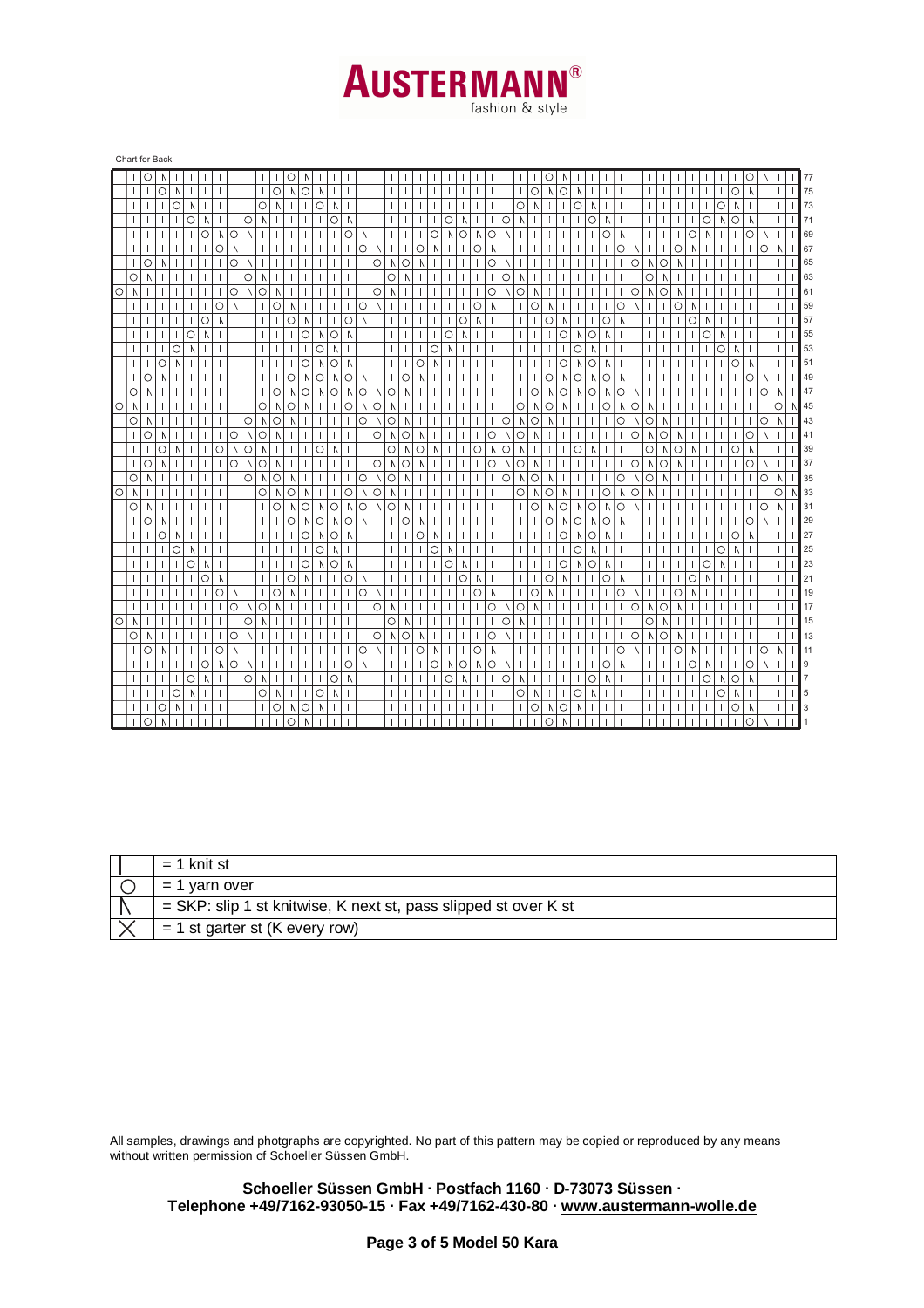## **AUSTERMAN** fashion & style

#### Chart for Sleeve Size Medium

<u> XXXXXXIIIIIIIIIIIIIIIIIIIIIIIIII</u>

|                                                                                                                                                                                                  | х<br>∣Х<br>Х<br>Х                                                                                        |                                                               |                                                             | 81             |
|--------------------------------------------------------------------------------------------------------------------------------------------------------------------------------------------------|----------------------------------------------------------------------------------------------------------|---------------------------------------------------------------|-------------------------------------------------------------|----------------|
|                                                                                                                                                                                                  | $\times$<br>$\times$<br>$\times$<br>×                                                                    |                                                               |                                                             | 79             |
| Chart for Sleeve Size Small                                                                                                                                                                      | $\times$<br>$\times$<br>$\circ$<br>N.                                                                    |                                                               |                                                             | 77             |
| 75                                                                                                                                                                                               | $\times$<br>$\times$<br>$\circ$                                                                          |                                                               |                                                             | 75             |
| 73<br>$\times$<br>×<br>$\times$<br>×                                                                                                                                                             | $\times$<br>$\times$<br>$\times$<br>O                                                                    | A                                                             |                                                             | 73             |
| $\times$<br>$\times$<br>71<br>×                                                                                                                                                                  | $\times$<br>$\times$<br>$\times$<br>$\times$<br>$\times$<br>×<br>$\times$                                | ∩                                                             |                                                             | 71             |
| $\times$<br>$\times$<br>$\circ$<br>69<br>$\times$<br>A                                                                                                                                           | $\times$<br>$\times$<br>$\times$<br>$\times$<br>$\times$<br>$\times$<br>X<br>X                           | ∩                                                             |                                                             | 69             |
| $\times$<br>$\times$<br>$\circ$<br>67<br>$\times$<br>N                                                                                                                                           | $\times$<br>$\times$<br>×<br>X<br>X<br>×<br>X<br>$\times$                                                | O<br>Λ                                                        |                                                             | 67             |
| O<br>$\times$<br>$\times$<br>65<br>X<br>N                                                                                                                                                        | $\times$<br>$\times$<br>$\times$<br>$\times$<br>$\times$                                                 | $\times$<br>O<br>Ν                                            |                                                             | 65             |
| 63<br>$\times$<br>$\times$<br>$\times$<br>$\times$<br>$\times$<br>Ω<br>Λ                                                                                                                         | $\times$<br>$\times$<br>$\times$<br>$\times$<br>$\times$                                                 | Ō<br>×<br>Ν                                                   |                                                             | 63             |
| 61<br>$\times$<br>$\times$<br>$\times$<br>$\times$<br>$\times$<br>$\times$<br>$\times$<br>Ο<br>$\times$<br>×                                                                                     | $\times$<br>$\times$<br>$\times$<br>$\times$<br>$\times$<br>$\times$<br>$\times$                         | $\times$<br>∩<br>×                                            |                                                             | 61             |
| 59<br>O<br>$\times$<br>×<br>$\times$<br>$\times$<br>×<br>×<br>×<br>Λ                                                                                                                             | $\times$<br>$\times$<br>×<br>×                                                                           | ×                                                             | О                                                           | 59             |
| 57<br>$\times$<br>$\times$<br>$\times$<br>×<br>×<br>$\times$<br>$\times$<br>$\times$<br>×<br>О<br>×                                                                                              | $\times$<br>$\times$<br>$\times$<br>$\times$<br>$\times$<br>$\times$<br>$\times$                         | ×                                                             | О                                                           | 57             |
| $\times$<br>$\times$<br>$\times$<br>$\times$<br>$\times$<br>$\times$<br>$\bigcirc$<br>55<br>$\times$<br>$\times$<br>$\times$                                                                     | $\times$<br>$\times$<br>$\times$<br>×<br>$\times$<br>$\times$<br>X                                       | ×<br>×<br>$\times$<br>×<br>×                                  | O                                                           | 55             |
| $\times$<br>$\times$<br>$\times$<br>$\times$<br>$\times$<br>53<br>$\times$<br>$\times$<br>$\times$<br>$\bigcirc$<br>Δ                                                                            | $\times$<br>$\times$<br>$\times$<br>×<br>$\times$<br>×<br>X                                              | ×<br>×                                                        | $\circ$                                                     | 53             |
| $\times$<br>$\times$<br>$\times$<br>$\times$<br>$\times$<br>$\times$<br>$\times$<br>$\times$<br>×<br>$\times$<br>$\times$<br>$\times$<br>O<br>51<br>×<br>Λ                                       | $\times$<br>$\times$<br>$\times$<br>$\times$<br>×<br>$\times$                                            | $\times$                                                      | ×<br>O                                                      | 51             |
| $\times$<br>$\times$<br>$\times$<br>$\times$<br>$\times$<br>$\times$<br>$\times$<br>$\times$<br>$\times$<br>$\times$<br>Ō<br>49<br>$\times$<br>$\times$<br>$\times$<br>$\times$<br>×<br>Ν        | $\times$<br>$\times$<br>$\times$<br>$\times$<br>$\times$                                                 | $\times$                                                      | $\times$<br>$\times$<br>Ō                                   | 49             |
| 47<br>O<br>$\times$<br>×<br>$\times$<br>$\times$<br>$\times$<br>$\times$<br>$\times$<br>×<br>×<br>×<br>×<br>×                                                                                    | $\times$<br>$\times$<br>×                                                                                |                                                               | O<br>$\times$<br>×<br>Ν                                     | 47             |
| 45<br>$\times$<br>$\times$<br>$\times$<br>$\times$<br>$\times$<br>$\times$<br>$\times$<br>$\times$<br>Ο<br>$\times$<br>×                                                                         | $\times$<br>$\times$<br>$\times$<br>$\times$<br>$\times$<br>$\times$<br>$\times$<br>×                    | ×                                                             | $\times$<br>$\times$<br>×                                   | 45             |
| $\times$<br>43<br>$\times$<br>$\times$<br>$\times$<br>$\times$<br>$\times$<br>$\times$<br>$\times$<br>Ó<br>$\times$<br>$\times$                                                                  | $\times$<br>$\times$<br>$\times$<br>$\times$<br>$\times$<br>$\times$<br>$\times$<br>$\times$             | $\times$<br>$\times$<br>$\times$                              | $\times$<br>$\times$<br>×                                   | 43<br>$\times$ |
| $\times$<br>$\times$<br>41<br>$\times$<br>$\times$<br>$\times$<br>X<br>×<br>×                                                                                                                    | ×<br>$\times$<br>×<br>×<br>×<br>×<br>×<br>×                                                              | ×<br>×<br>×                                                   | ×<br>×<br>×<br>×                                            | 41             |
| 39<br>$\times$<br>$\times$<br>$\times$<br>$\times$<br>$\times$<br>X<br>$\times$<br>×<br>×<br>×                                                                                                   | $\times$<br>$\times$<br>$\times$<br>$\times$<br>$\times$<br>×                                            | $\times$                                                      | $\times$<br>$\times$<br>×                                   | 39<br>$\times$ |
| 37<br>$\times$<br>$\times$<br>$\times$<br>$\times$<br>$\times$<br>$\times$<br>$\times$<br>$\times$<br>$\times$<br>$\times$<br>$\times$<br>$\times$<br>$\times$<br>$\times$<br>$\times$<br>×<br>X | $\times$<br>$\times$<br>$\times$<br>X<br>$\times$<br>$\times$<br>$\times$                                | $\times$<br>$\times$                                          | $\times$<br>$\times$<br>$\times$<br>$\circ$<br>$\mathbb{N}$ | 37             |
| 35<br>$\times$<br>$\times$<br>$\times$<br>$\times$<br>$\times$<br>$\times$<br>$\times$<br>$\times$<br>×<br>×<br>×<br>×<br>$\times$<br>×<br>×<br>$\times$ l<br>$\times$<br>×                      | $\times$<br>$\times$<br>$\times$<br>$\times$<br>$\times$<br>$\times$<br>$\times$<br>$\times$<br>$\times$ | $\times$<br>$\times$<br>$\times$<br>$\times$<br>$\times$      | $\times$<br>$\circ$<br>$\times$<br>$\times$<br>Λ            | 35             |
| 33<br>Ó<br>$\times$<br>$\times$<br>$\times$<br>$\times$<br>$\times$<br>$\times$<br>$\times$<br>$\times$<br>$\times$<br>$\times$<br>$\times$<br>$\times$                                          | $\times$<br>$\times$<br>$\times$<br>$\times$<br>$\times$<br>$\times$<br>$\times$<br>$\times$<br>$\times$ | $\times$<br>$\times$<br>$\times$<br>$\times$<br>X<br>×        | $\times$<br>$\circ$<br>$\mathbb N$<br>$\times$              | 33             |
| $\times$<br>$\times$<br>$\times$<br>$\times$<br>$\times$<br>$\times$<br>$\times$<br>$\times$<br>$\times$<br>$\times$<br>$\times$<br>$\times$<br>$\times$<br>$\times$<br>O<br>Δ<br>31             | $\times$<br>$\times$<br>$\times$<br>$\times$<br>$\times$<br>$\times$<br>$\times$<br>$\times$<br>$\times$ | X<br>$\times$<br>$\times$<br>$\times$<br>$\times$<br>$\times$ | O<br>$\times$                                               | 31             |
| $\circ$<br>29<br>$\times$<br>$\times$<br>$\times$<br>$\times$<br>$\times$<br>$\times$<br>$\times$<br>$\times$<br>$\times$<br>×<br>$\times$<br>×<br>$\times$<br>N                                 | $\times$<br>$\times$<br>$\times$<br>$\times$<br>$\times$<br>$\times$<br>$\times$<br>$\times$<br>×        | $\times$<br>$\times$<br>$\times$<br>$\times$<br>$\times$<br>× | $\circ$<br>N                                                | 29             |
| 27<br>Ō<br>$\times$<br>$\times$<br>$\times$<br>$\times$<br>×<br>$\times$<br>$\times$<br>$\times$<br>×<br>×<br>×<br>$\times$<br>N                                                                 | $\times$<br>$\times$<br>$\times$<br>$\times$<br>$\times$<br>$\times$<br>×<br>×                           | $\times$<br>$\times$<br>$\times$<br>×<br>×                    | O<br>Λ                                                      | 27             |
| 25<br>$\times$<br>$\times$<br>$\times$<br>$\times$<br>$\times$<br>$\times$<br>$\times$<br>$\times$<br>$\times$<br>$\times$<br>О<br>N<br>×<br>×                                                   | $\times$<br>$\times$<br>$\times$<br>$\times$<br>$\times$<br>$\times$<br>$\times$<br>$\times$<br>$\times$ | $\times$<br>$\times$<br>X                                     | O                                                           | 25             |
| $\circ$<br>23<br>$\times$<br>$\times$<br>$\times$<br>$\times$<br>$\times$<br>$\times$<br>$\times$<br>X<br>×<br>Λ<br>×<br>×                                                                       | $\times$<br>$\times$<br>$\times$<br>$\times$<br>$\times$<br>$\times$                                     | $\bigcirc$<br>$\times$<br>$\times$<br>$\times$                | Λ                                                           | 23             |
| 21<br>$\times$<br>$\times$<br>$\times$<br>$\times$<br>$\circ$<br>×<br>X<br>$\times$<br>×<br>×<br>Λ                                                                                               | $\times$<br>$\times$<br>$\times$<br>$\times$<br>$\times$<br>$\times$<br>×                                | $\circ$<br>$\mathbb{N}$<br>$\times$<br>$\times$               |                                                             | 21             |
| $\times$<br>$\times$<br>$\times$<br>$\times$<br>$\times$<br>$\times$<br>$\times$<br>$\bigcirc$<br>19<br>$\times$<br>$\mathbb{N}$                                                                 | $\times$<br>$\times$<br>$\times$<br>$\times$<br>$\times$<br>$\times$<br>$\times$<br>$\times$<br>$\times$ | Ó<br>$\times$<br>N                                            |                                                             | 19             |
| $\circ$<br>17<br>$\times$<br>$\times$<br>$\times$<br>$\times$<br>$\times$<br>X<br>$\times$<br>$\times$<br>Λ                                                                                      | $\times$<br>$\times$<br>$\times$<br>$\times$<br>$\times$<br>$\times$<br>$\times$<br>X                    | O<br>Δ                                                        |                                                             | 17             |
| $\times$<br>O<br>$\times$<br>$\times$<br>$\times$<br>$\times$<br>$\times$<br>N<br>15                                                                                                             | $\times$<br>$\times$<br>$\times$<br>$\times$<br>$\times$<br>×<br>X<br>$\times$                           | $\circ$<br>Λ                                                  |                                                             | 15             |
| 13<br>$\times$<br>$\times$<br>$\times$<br>О<br>×<br>×<br>×<br>×                                                                                                                                  | $\times$<br>$\times$<br>$\times$<br>$\times$<br>$\times$<br>X                                            | O<br>A                                                        |                                                             | 13             |
| $\circ$<br>11<br>×<br>$\times$<br>×<br>×<br>×<br>Ν                                                                                                                                               | $\times$<br>$\times$<br>$\times$<br>$\times$<br>$\times$<br>$\times$<br>$\circ$                          | $\mathbb{N}$                                                  |                                                             | 11             |
| l 9<br>O<br>×<br>$\times$<br>Ν                                                                                                                                                                   | $\times$<br>$\times$<br>$\times$<br>$\times$<br>$\circ$<br>$\times$<br>A                                 |                                                               |                                                             | 9              |
| $\times$<br>$\circ$<br>$\overline{7}$<br>$\times$<br>$\times$<br>$\mathbb N$<br>×                                                                                                                | $\times$<br>$\times$<br>$\times$<br>$\times$<br>$\circ$<br>$\Lambda$<br>X                                |                                                               |                                                             |                |
| $\times$<br>$\times$<br>$\times$<br>$\times$<br>$\times$<br>5<br>×                                                                                                                               | $\times$<br>$\times$<br>$\times$<br>$\times$<br>$\times$                                                 |                                                               |                                                             | 5              |
| $\mathsf{K}$<br>$\times$<br>Ι×<br>3<br>$\times$<br>$\times$<br>×                                                                                                                                 | $\times$<br>$\times$<br>$\times$<br>$\times$<br>X                                                        |                                                               |                                                             | 3              |
| $\overline{\times}$<br>$\overline{\times}$<br>$\overline{\times}$<br>$\times$<br>Ιx<br>$\times$                                                                                                  | $\times$<br>$\times$<br>$\times$<br>$\times$                                                             |                                                               |                                                             |                |

All samples, drawings and photgraphs are copyrighted. No part of this pattern may be copied or reproduced by any means without written permission of Schoeller Süssen GmbH.

**Schoeller Süssen GmbH · Postfach 1160 · D-73073 Süssen · Telephone +49/7162-93050-15 · Fax +49/7162-430-80 · www.austermann-wolle.de**